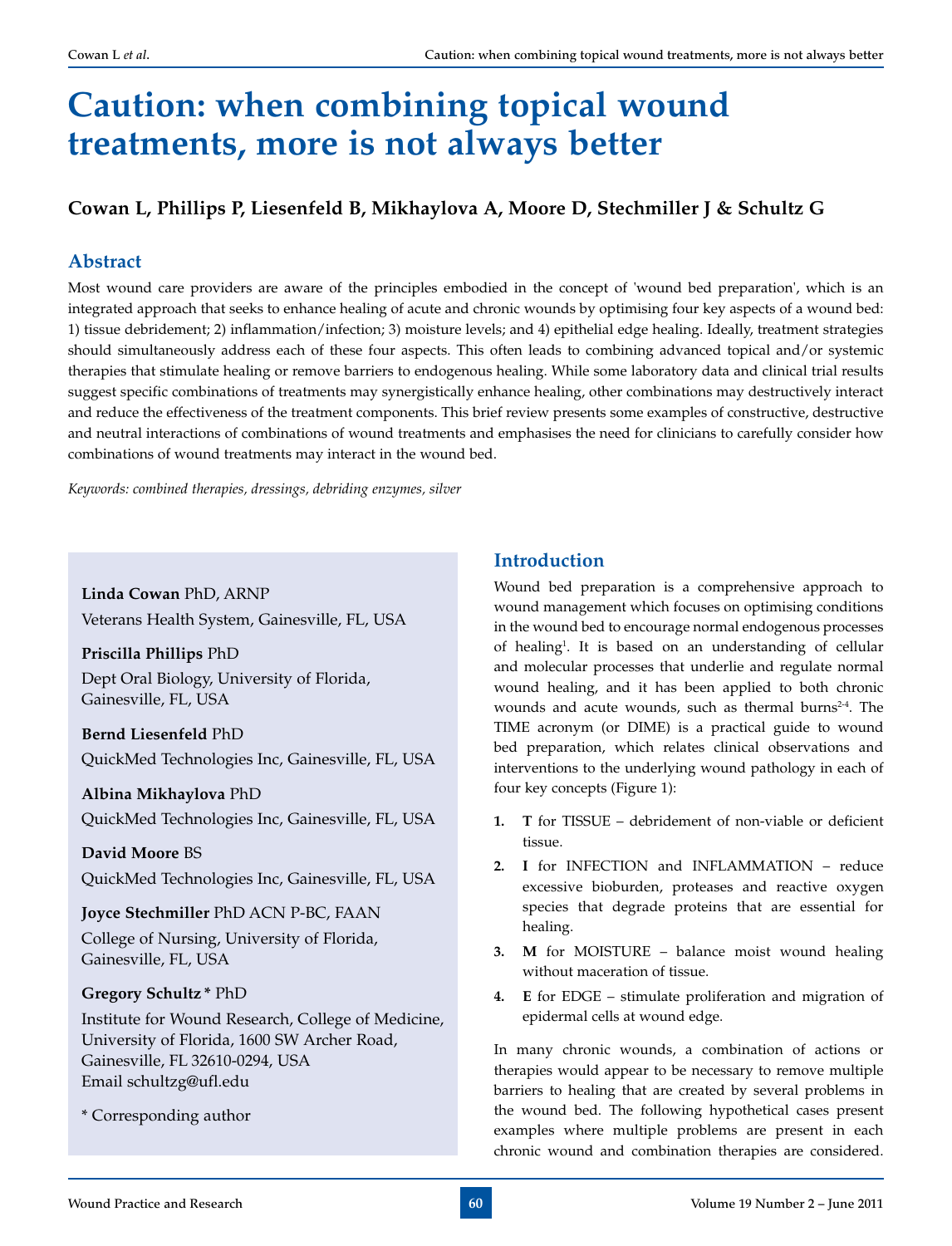

*Figure 1. Wound bed preparation. Wound bed preparation is a comprehensive approach to wound management which focuses on optimising four key concepts for healing: TISSUE – debridement of non-viable or deficient tissue; INFECTION and INFLAMMATION – reduce excessive bioburden proteases, reactive oxygen species that degrade proteins that are essential for healing; MOISTURE – balance moist wound healing without maceration of tissue; EDGE – stimulate proliferation and migration of epidermal cells at wound edge.*

The potential constructive and destructive interactions of the combination therapies are discussed

**Hypothetical Case #1.** A 60-year-old man with poorly controlled type II diabetes and a documented history of peripheral neuropathy presented to the wound clinic with a chronic ulcer of one year duration on the plantar surface of his left foot. The ulcer had been treated in the past with occasional debridement and gauze packing with an off-loading custom orthotic shoe. The patient's last Ankle Brachial Index (ABI) was 0.8, and the patient demonstrated palpable pedal and posterior tibial pulses (1–2+). The wound measured 2.0 cm length x 2.0 cm width x 0.5 cm depth. The wound edge was not macerated but there was moderate periwound callus noted and moderate yellow exudate (no foul odour detected) with thick yellow slough noted over one-third of the wound base. Bacterial swab culture of the wound bed after debridement indicated moderate growth (<1,000,000 cfu) of several typical bacteria species, but without MRSA. The client denied pain and there was no

surrounding oedema but slight localised erythema noted up to 1.0 cm from the callus edges. It was judged to not be clinically infected but was considered to be moderately inflamed. Importantly, there was minimal granulation tissue over about two-thirds of the wound bed. This portion of the wound bed appeared pale pink. The wound care team decided to utilise an integrated combination of therapies to reduce the inflammation and rapidly stimulate formation of granulation tissue in the wound bed of such long duration. The patient was not on any type of anticoagulation therapy and had no known history of coagulopathy. The wound care team recommended sharp paring down of the peri-wound callus and another sharp wound debridement of the slough in the wound bed. They also recommended treatment with recombinant platelet-derived growth factor (Regranex®) to promote more rapid development of granulation tissue. They decided to replace the simple gauze dressing with a protease inhibiting dressing (Promogran®) covered by a semi-occlusive dressing. The patient was required to use a specially-fitted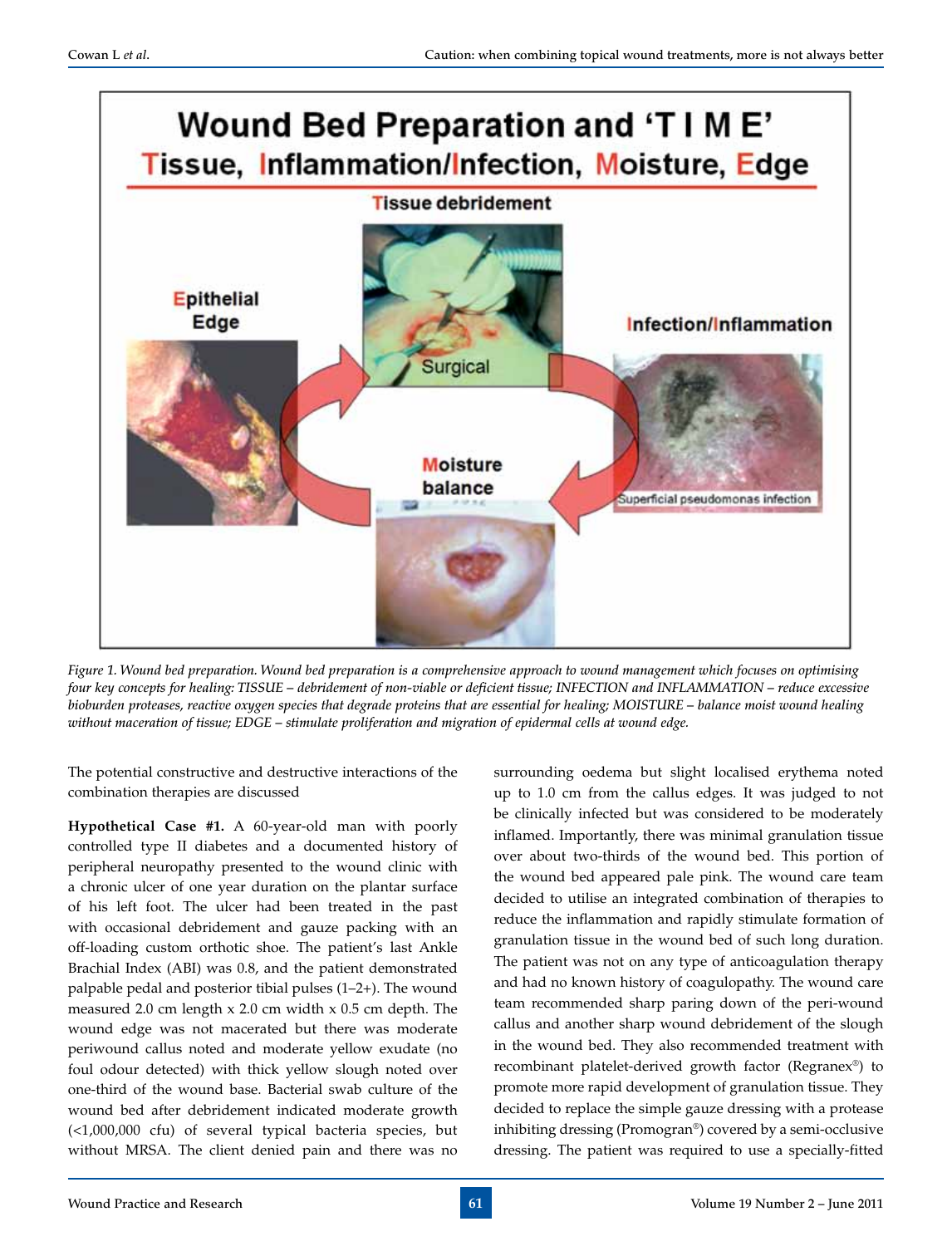off-loading orthotic at all times and return to clinic in one week for follow-up.

From the perspective of wound bed preparation, this treatment plan simultaneously addressed several key issues of the TIME paradigm. Firstly, the surgical debridement would remove defective tissue (peri-wound callus) and reduce the levels of planktonic (free-floating) and sessile biofilm bacteria (stationary, mature polymicrobial colony), which would reduce the level of inflammation and should reduce the level of wound exudate. The wound team suspected the level of proteases would be highly elevated in the wound bed and they understood that both endogenous and exogenous growth factors would be degraded by high levels of proteases like the matrix metalloproteinases (MMPs) and neutrophil elastase (NE)<sup>5,6</sup>. Therefore, they decided to combine the PDGF growth factor therapy with a dressing that contains collagen and oxidised regenerated cellulose (ORC). These two components of Promogran® act as substrate sinks for MMPs and NE and can reduce the levels of protease activities in chronic wound fluids to values that are more similar to the low levels of proteases found in acute healing wounds<sup>7</sup>. In addition, laboratory data show that protease-inhibiting dressings can substantially reduce the breakdown of PDGF by proteases present in chronic wound fluids<sup>8</sup>. Importantly, each of these topical treatments (Regranex® and Promogran®) has been shown in randomised controlled trials (RCT) to separately improve healing of chronic wounds<sup>9-11</sup>. Thus, it was reasonable to consider combining these two topical treatments (based on biochemical knowledge of both) with the expectation that they would enhance the effects of the other treatment and improve healing better than either treatment alone.

**Hypothetical Case #2.** A very frail, 70-year-old female who is a resident in an extended care nursing home presented to

the wound clinic with stage III pressure ulcer on her sacrum, of reportedly five weeks' duration with no improvement. The ulcer measured  $5.0$  cm length  $x$  6.0 cm width  $x$  0.5 cm depth and had moderate serosanguinous exudate and yellow slough over two-thirds of the wound base and bacterial swab culture indicated moderate growth (<1,000,000 cfu) of several typical bacteria species, including MRSA. It was judged to not be clinically infected but was considered to be inflamed, with a high bioburden. There was minimal granulation tissue over about one-third of the wound bed, but there was substantial proteinaceous wound slough covering the wound bed. The surrounding skin showed mild erythema at immediate wound edges (up to 0.5 cm from wound edge) but no appreciable warmth, fluctuance or oedema. The wound was being treated with an alginate dressing (changed daily) as well as interventions such as pressure redistributing support surface with frequent turning but healing had not progressed in four weeks. The wound team considered using an integrated combination of therapies to first debride the wound bed with an enzymatic debriding ointment containing bacterially derived collagenase (Santyl®) while simultaneously using a silver-releasing dressing to help reduce the level of planktonic MRSA.

While this combination of treatments would appear to address two important components of wound bed preparation, specifically, debridement of necrotic or defective tissue and reduction of inflammation/infection, one of the wound team members pointed out that laboratory data included with the Santyl® product insert indicate that ionic silver and iodine both reduce the enzymatic activity of collagenase contained in the debriding ointment (Table 1). Thus, this combination of two active topical treatments would destructively interfere with the actions of the enzymatic debriding agent and this combined treatment strategy was rejected by the wound care team.

*Table 1. Effect of wound dressings on* Clostridium collagenase *enzyme activity.*

| <b>Dressing type</b>                                             | <b>Selected product</b>                               | Inhibitory effect     |
|------------------------------------------------------------------|-------------------------------------------------------|-----------------------|
| Nanocrystalline silver dressing                                  | Acticoat [Smith & Nephew, Largo, FL]                  | $>50\%$ <sup>13</sup> |
| Carboxymethyl cellulose hydrofibre dressing<br>with ionic silver | Aquacel Ag [ConvaTec, Skillman, NJ]                   | Low inhibition $14$   |
| Alginate dressing with ionic silver                              | Algicell AG [Derma Sciences, Princeton, NJ]           | Contraindicated+      |
| Pigment-complexed polyvinyl alcohol dressing                     | Hydrofera Blue [Healthpoint Ltd, Fort Worth, TX]      | None <sup>13</sup>    |
| Iodine dressings                                                 | lodoflex [Smith & Nephew, Largo, FL]                  | $>90\%$ <sup>13</sup> |
| PHMB gauze<br>small cationic monomer                             | Kerlix AMD <sup>™</sup> [Covidien, Mansfield, MA]     | $>80\%$ *             |
| pDADMAC gauze<br>large cationic polymer                          | Bioquard <sup>™</sup> [Derma Sciences, Princeton, NJ] | None*                 |
| Collagen dressing plus alginate                                  | Fibracol Plus [Johnson & Johnson, Minneapolis, MN]    | None <sup>13,14</sup> |

\* QuickMed Technologies, Inc, internal data; + www.woundcareresources.net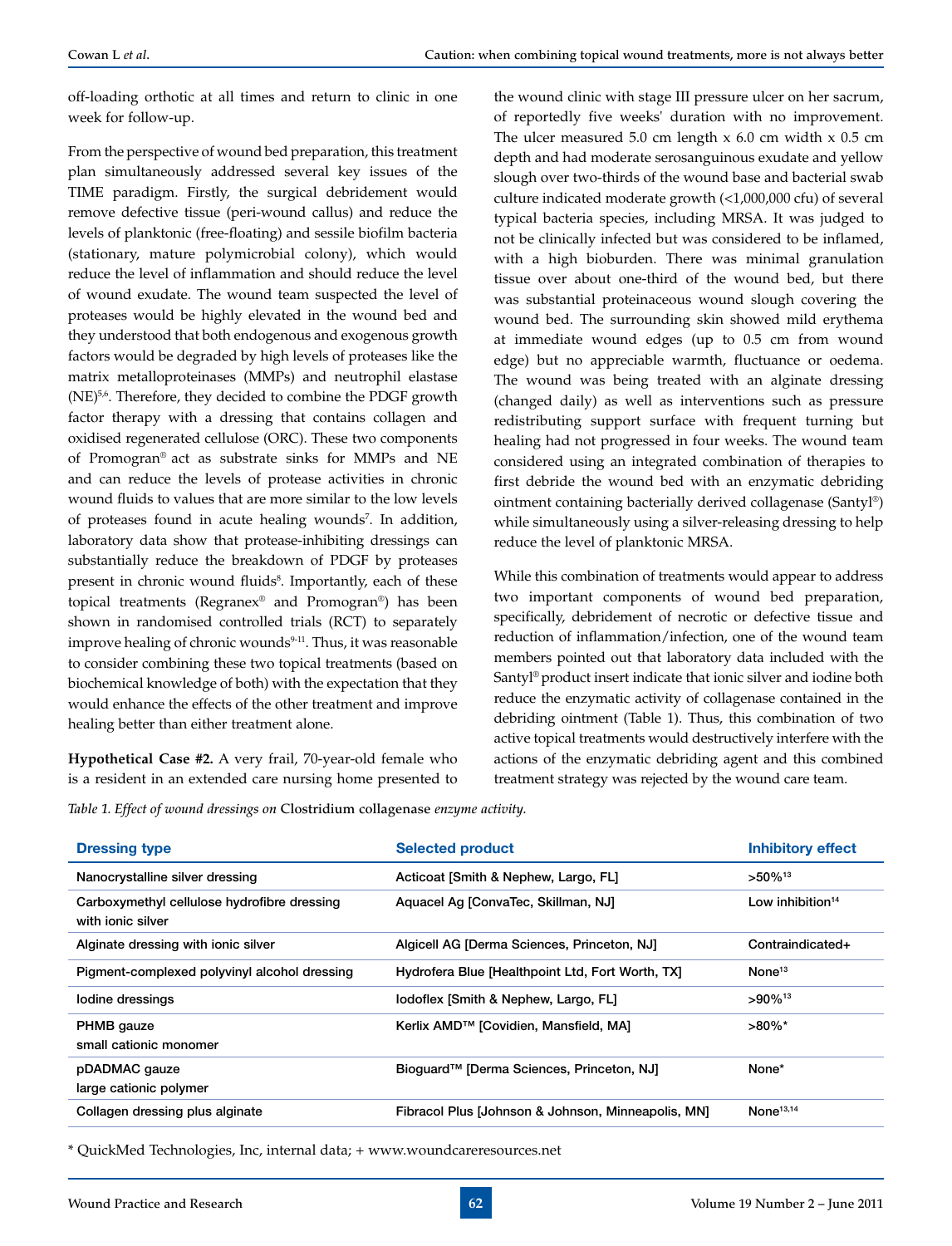Another treatment approach the wound team considered for this patient was to combine the enzymatic debriding agent with a bacterial barrier gauze dressing, Kerlix AMD®, that contains the microbicidal agent polyhexanide (or polyhexamethylene biguanide, PHMB). However, laboratory data (Table 1) show this bacterial barrier dressing also inactivates the bacterial collagenase, probably due to interaction with the PHMB that elutes from the dressing. In contrast, a different microbicidal bacterial barrier dressing, BioGuard®, which contains a bound microbicidal polyquat polymer (polydiallyldimethylammonium chloride, pDADMAC) does not inhibit bacterial collagenase (Table 1). Thus, combinations of dressings with collagenase debriding agents can have very different effects on the enzyme's activity. The wound team also considered the enzymatic debriding agent requires additional moisture to activate the enzymatic activity. Since the patient was having a moderate amount of wound exudate, this would provide the adequate moisture. After cleansing the wound with saline, the enzymatic ointment was applied to the slough in the wound bed in a recommended thickness of 2 mm. It was recognised that if some of the collagenase enzymatic debriding ointment contacted the granulation tissue it would cause no harm. The microbial barrier dressing was applied over this with orders to change the entire dressing daily (using saline as a wound cleanser) and schedule a wound follow-up visit in two weeks.

**Hypothetical Case #3.** A 65-year-old female with chronic venous insufficiency developed an ulcer located on the lateral surface near her left ankle that was improving with standard compression therapy dressing, but after several weeks of compression therapy, the patient presented with acute, severe pain in the ulcer bed. The wound measured 3.0 cm length x 2.0 cm width x 0.3 cm depth. Macerated wound edges, erythema and warmth were noted in the surrounding skin. After examining the wound bed, the wound team noted the ulcer had developed signs of an acute infection, consistent with *Pseudomonas aeruginosa* (light-green sheen and a musty, earthy odour). The wound team decided to prescribe systemic antibiotics (gentamicin) combined with topical wound cleansing with Dakin's solution followed by gauze dressing soaked with dilute (1/4 strength) Dakin's solution (0.125% sodium hypochlorite buffered with 0.04% boric acid). The wound team initially thought about using the bacterial barrier gauze dressing, Kerlix AMD®, that contains the microbicidal agent polyhexanide, but one team member remarked that Kerlix AMD® gauze dressing inactivated sodium hypochlorite (Table 1), so the team decided to use the BioGuard® bacterial barrier gauze since it does not